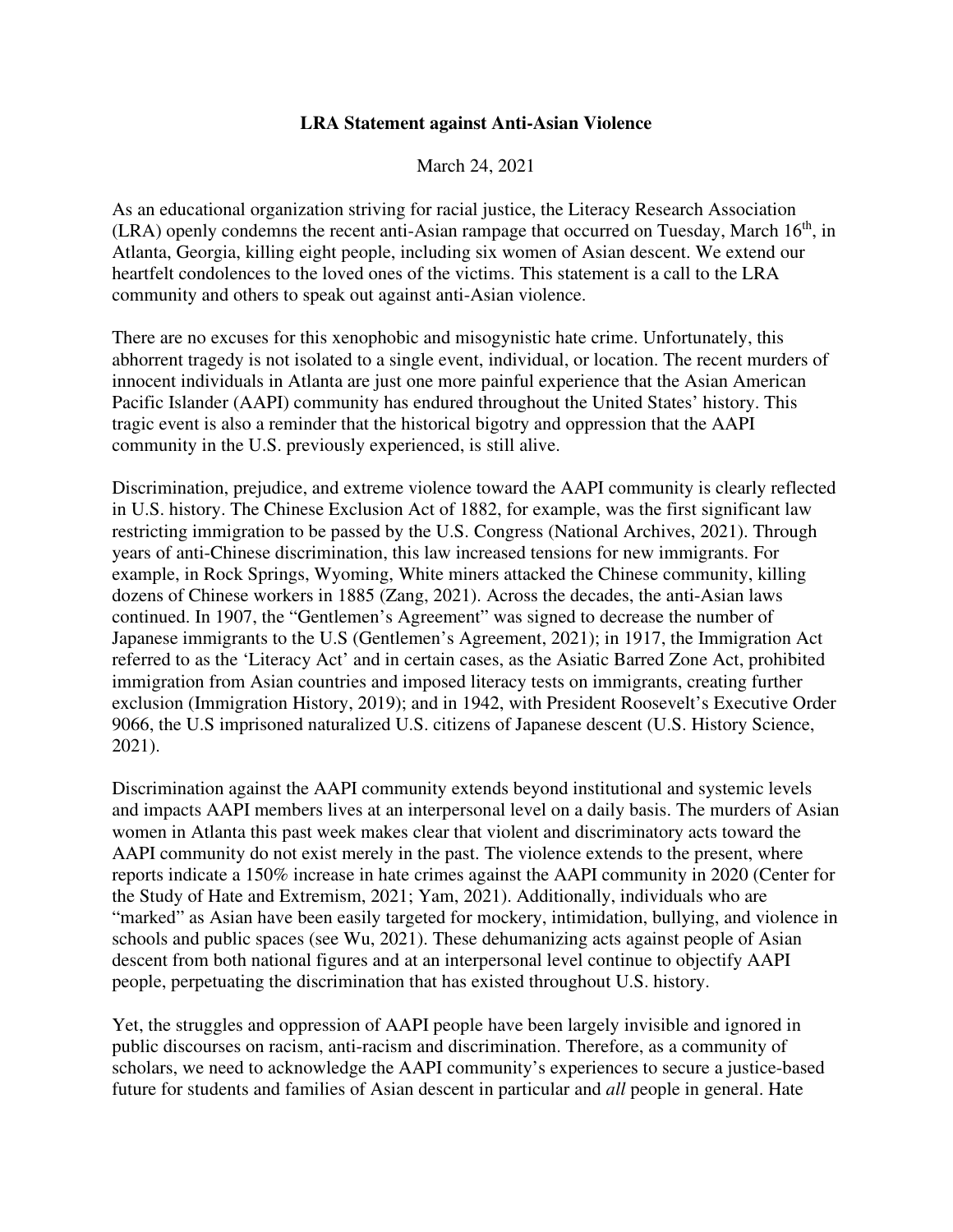crimes against the AAPI community are grounded in a lack of understanding of a complex, multi-ethnic diaspora by focusing on physical appearance. "Asian" is a socially and politically constructed term in the U.S., and it masks the diverse historical, political, economic, cultural, linguistic, and ethnicity of individuals of Asian descent and their unique lived experiences (Chang, 2017; Wu, 2015).

As literacy educators, we must educate and discuss the history, distinctiveness, and nuances of the AAPI community in the U.S with our students. Educators must help students understand how anti-Asian hate is implicitly and explicitly anchored in the historical context, producing hatebased incidents. Additionally, as literacy scholars, we must include diverse AAPI scholars in discussing race and racism. AAPI scholars are often excluded in panel and other forms of discussions on racial discrimination. We need to consider our research ethics and nuance reflected in the term "Asian" and in its myriad histories when we work with research partners of Asian descent.

LRA realizes that hate incidents range from implicit bias to verbal and physical violence, and many remain unreported. LRA's recent report, "Racial Justice in Literacy Research" (2021) directly addresses these reported hate crimes within the AAPI community. In light of such ongoing tragedies, daily micro-aggressions, and the grief felt by many, we encourage everyone to stand in solidarity with our Asian, Pacific Islander, and Asian American students, colleagues, neighbors, friends, and community members. LRA stands together as an organization *against* racism and hate in all forms, and *for* peace, understanding, equity, inclusion, and racial justice.

Doctoral Students Innovative Community Group Ethnicity, Race, and Multilingualism Committee International Innovative Community Group Multilingual and Transnational Innovative Community Group LRA Board of Directors

## **References**

Center for the Study of Hate and Extremism (2021). *FACTSHEET: Anti‐Asian Prejudice March 2020*. Retrieved from https://www.csusb.edu/sites/default/files/FACT%20SHEET-%20Anti-Asian%20Hate%202020%203.2.21.pdf

Chang, B. (2017). Asian Americans and education. In G. W. Noblit, *The Oxford research encyclopedia of education* (pp. 1-39). Oxford University Press.

Gentlemen's Agreement. (2021). Gentlemen's Agreement: United States-Japanese agreement. Retrieved from https://www.britannica.com/event/Gentlemens-Agreement

Immigration History. (2019). Immigration Act of 1917. Retrieved from https://immigrationhistory.org/item/1917-barred-zone-act/

National Archives. (2021). Chinese Exclusion Act Records at the National Archives at Seattle. Retrieved from https://www.archives.gov/seattle/finding-aids/chinese-exclusion-act